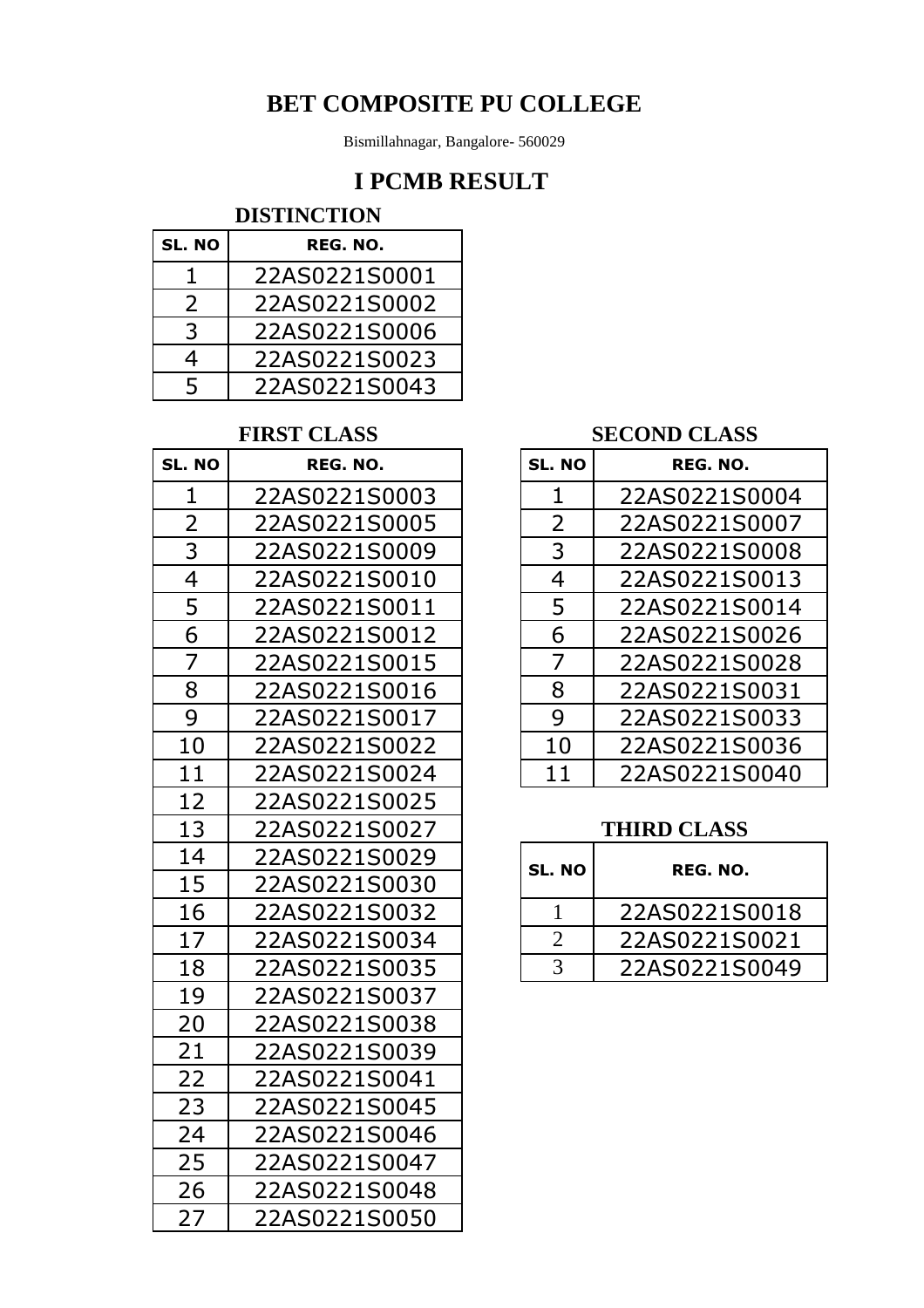Bismillahnagar, Bangalore- 560029

## **I HEPS RESULT**

### **DISTINCTION**

| SL.<br>NΛ | REG. NO.      |
|-----------|---------------|
|           | 22AS0221A0016 |

### **THIRD CLASS**

| SL.            | REG. NO.      | 4              | 22AS0221A0018       |
|----------------|---------------|----------------|---------------------|
| <b>NO</b>      |               | 5              | 22AS0221A0026       |
| $\mathbf{1}$   | 22AS0221A0002 | 6              | 22AS0221A0029       |
| $\overline{2}$ | 22AS0221A0005 | 7              | 22AS0221A0044       |
| 3              | 22AS0221A0006 | 8              | 22AS0221A0048       |
| $\overline{4}$ | 22AS0221A0007 | 9              | 22AS0221A0054       |
| 5              | 22AS0221A0010 | 10             | 22AS0221A0062       |
| 6              | 22AS0221A0014 | 11             | 22AS0221A0066       |
| 7              | 22AS0221A0015 |                |                     |
| 8              | 22AS0221A0017 |                | <b>SECOND CLASS</b> |
| 9              | 22AS0221A0019 | SL.            | REG. NO.            |
| 10             | 22AS0221A0020 | <b>NO</b>      |                     |
| 11             | 22AS0221A0021 | $\mathbf 1$    | 22AS0221A0003       |
| 12             | 22AS0221A0022 | $\overline{2}$ | 22AS0221A0012       |
| 13             | 22AS0221A0025 | 3              | 22AS0221A0028       |
| 14             | 22AS0221A0027 | $\overline{4}$ | 22AS0221A0032       |
| 15             | 22AS0221A0030 | 5              | 22AS0221A0033       |
| 16             | 22AS0221A0031 | 6              | 22AS0221A0034       |
| 17             | 22AS0221A0039 | 7              | 22AS0221A0036       |
| 18             | 22AS0221A0041 | 8              | 22AS0221A0037       |
| 19             | 22AS0221A0043 | 9              | 22AS0221A0042       |
| 20             | 22AS0221A0046 | 10             | 22AS0221A0050       |
| 21             | 22AS0221A0047 | 11             | 22AS0221A0057       |
| 22             | 22AS0221A0051 | 12             | 22AS0221A0059       |
| 23             | 22AS0221A0052 | 13             | 22AS0221A0061       |
| 24             | 22AS0221A0055 | 14             | 22AS0221A0065       |
| 25             | 22AS0221A0060 | 15             | 22AS0221A0067       |
| 26             | 22AS0221A0063 |                |                     |
| 27             | 22AS0221A0068 |                |                     |
|                |               |                |                     |

#### **FIRST CLASS**

| SL.<br>10      | REG. NO.           | SL.<br>NΟ      | REG. NO.      |
|----------------|--------------------|----------------|---------------|
| 1              | 22AS0221A0016      |                | 22AS0221A0001 |
|                |                    | $\overline{2}$ | 22AS0221A0004 |
|                | <b>THIRD CLASS</b> | 3              | 22AS0221A0011 |
| SL.            | REG. NO.           | 4              | 22AS0221A0018 |
| 10             |                    | 5              | 22AS0221A0026 |
| $\mathbf{1}$   | 22AS0221A0002      | 6              | 22AS0221A0029 |
| $\overline{2}$ | 22AS0221A0005      | 7              | 22AS0221A0044 |
| 3              | 22AS0221A0006      | 8              | 22AS0221A0048 |
| $\overline{4}$ | 22AS0221A0007      | 9              | 22AS0221A0054 |
| 5              | 22AS0221A0010      | 10             | 22AS0221A0062 |
| 6              | 22AS0221A0014      | 11             | 22AS0221A0066 |

#### **SECOND CLASS**

| SL.<br>NΟ      | REG. NO.      |
|----------------|---------------|
| 1              | 22AS0221A0003 |
| $\overline{2}$ | 22AS0221A0012 |
| 3              | 22AS0221A0028 |
| $\overline{4}$ | 22AS0221A0032 |
| 5              | 22AS0221A0033 |
| 6              | 22AS0221A0034 |
| 7              | 22AS0221A0036 |
| 8              | 22AS0221A0037 |
| 9              | 22AS0221A0042 |
| 10             | 22AS0221A0050 |
| 11             | 22AS0221A0057 |
| 12             | 22AS0221A0059 |
| 13             | 22AS0221A0061 |
| 14             | 22AS0221A0065 |
| 15             | 22AS0221A0067 |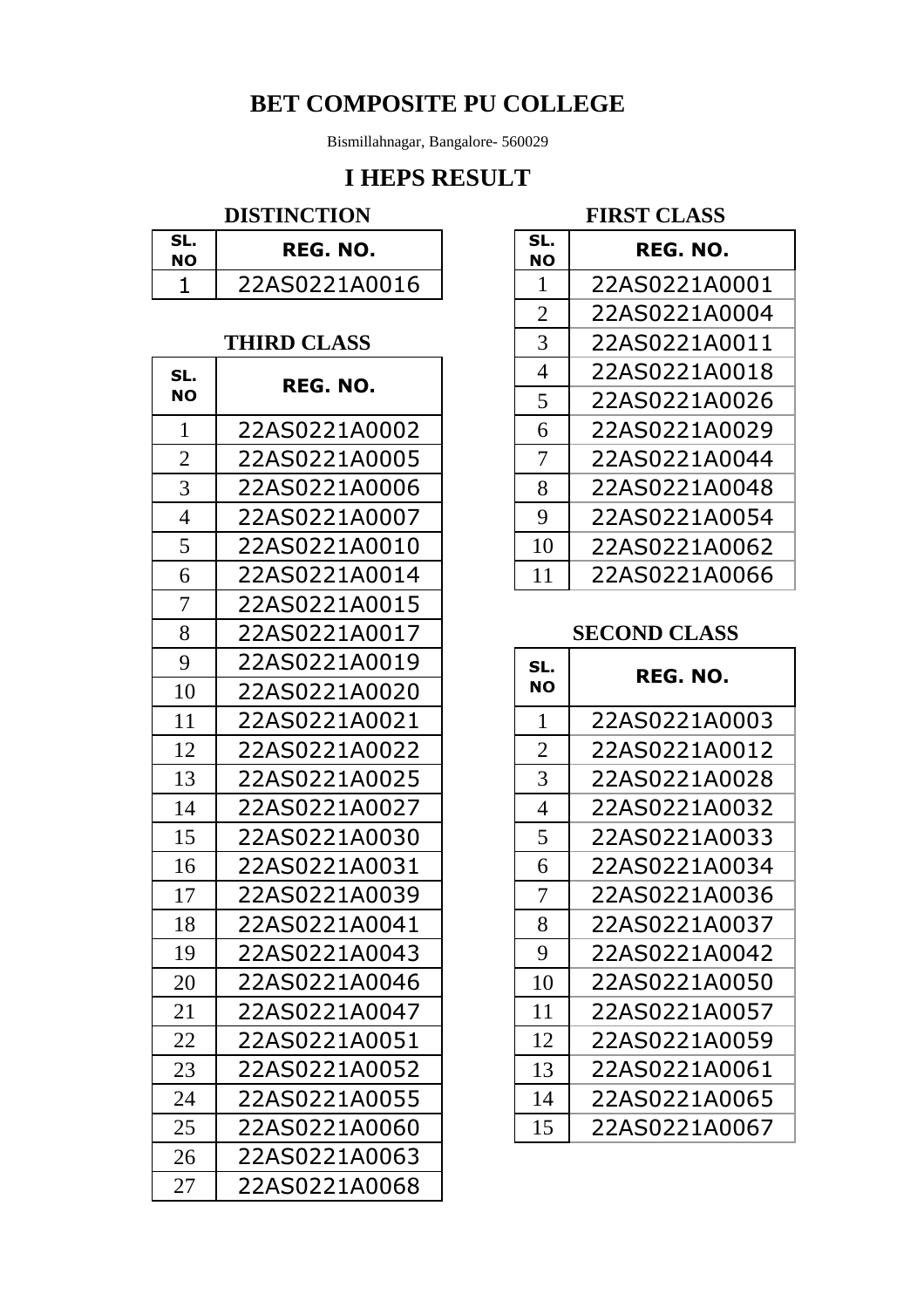Bismillahnagar, Bangalore- 560029

# **I CEBA RESULT**

## **DISTINCTION**

| SL.<br><b>NO</b> | REG. NO.      | SL.<br><b>NO</b> | REG. NO.      |
|------------------|---------------|------------------|---------------|
|                  | 22AS0221C0011 | 1                | 22AS0221C0004 |
| 2                | 22AS0221C0020 | $\overline{2}$   | 22AS0221C0005 |
| 3                | 22AS0221C0021 | 3                | 22AS0221C0009 |
| 4                | 22AS0221C0025 | 4                | 22AS0221C0012 |
| 5                | 22AS0221C0053 | 5                | 22AS0221C0016 |
| 6                | 22AS0221C0081 | 6                | 22AS0221C0019 |
| 7                | 22AS0221C0083 | 7                | 22AS0221C0022 |
| 8                | 22AS0221C0088 | 8                | 22AS0221C0033 |
| 9                | 22AS0221C0102 | 9                | 22AS0221C0034 |
| 10               | 22AS0221C0107 | 10               | 22AS0221C0035 |
| 11               | 22AS0221C0108 | 11               | 22AS0221C0037 |
| 12               | 22AS0221C0110 | 12               | 22AS0221C0038 |

#### **SECOND CLASS**

| SL.            | REG. NO.      |  | 15 | 22AS0221C0054 |
|----------------|---------------|--|----|---------------|
| <b>NO</b>      |               |  | 16 | 22AS0221C0055 |
|                | 22AS0221C0024 |  | 17 | 22AS0221C0057 |
| $\overline{2}$ | 22AS0221C0040 |  | 18 | 22AS0221C0063 |
| 3              | 22AS0221C0061 |  | 19 | 22AS0221C0064 |
| 4              | 22AS0221C0070 |  | 20 | 22AS0221C0068 |
| 5              | 22AS0221C0093 |  | 21 | 22AS0221C0072 |
|                | 22AS0221C0095 |  | 22 | 22AS0221C0077 |
|                | 22AS0221C0103 |  | 23 | 22AS0221C0089 |

### **THIRD CLASS**

| SL.<br><b>NO</b>            | REG. NO.      |
|-----------------------------|---------------|
|                             | 22AS0221C0056 |
| $\mathcal{D}_{\mathcal{L}}$ | 22AS0221C0073 |
| 3                           | 22AS0221C0086 |
|                             | 22AS0221C0092 |

**FIRST CLASS**

|                  | LIIVO I CLADO |
|------------------|---------------|
| SL.<br><u>NO</u> | REG. NO.      |
| $\mathbf{1}$     | 22AS0221C0004 |
| $\overline{2}$   | 22AS0221C0005 |
| $\overline{3}$   | 22AS0221C0009 |
| $\overline{4}$   | 22AS0221C0012 |
| 5                | 22AS0221C0016 |
| 6                | 22AS0221C0019 |
| $\overline{7}$   | 22AS0221C0022 |
| 8                | 22AS0221C0033 |
| 9                | 22AS0221C0034 |
| 10               | 22AS0221C0035 |
| 11               | 22AS0221C0037 |
| 12               | 22AS0221C0038 |
| 13               | 22AS0221C0039 |
| 14               | 22AS0221C0048 |
| 15               | 22AS0221C0054 |
| 16               | 22AS0221C0055 |
| 17               | 22AS0221C0057 |
| 18               | 22AS0221C0063 |
| 19               | 22AS0221C0064 |
| 20               | 22AS0221C0068 |
| 21               | 22AS0221C0072 |
| 22               | 22AS0221C0077 |
| 23               | 22AS0221C0089 |
| 24               | 22AS0221C0090 |
| 25               | 22AS0221C0097 |
| 26               | 22AS0221C0104 |